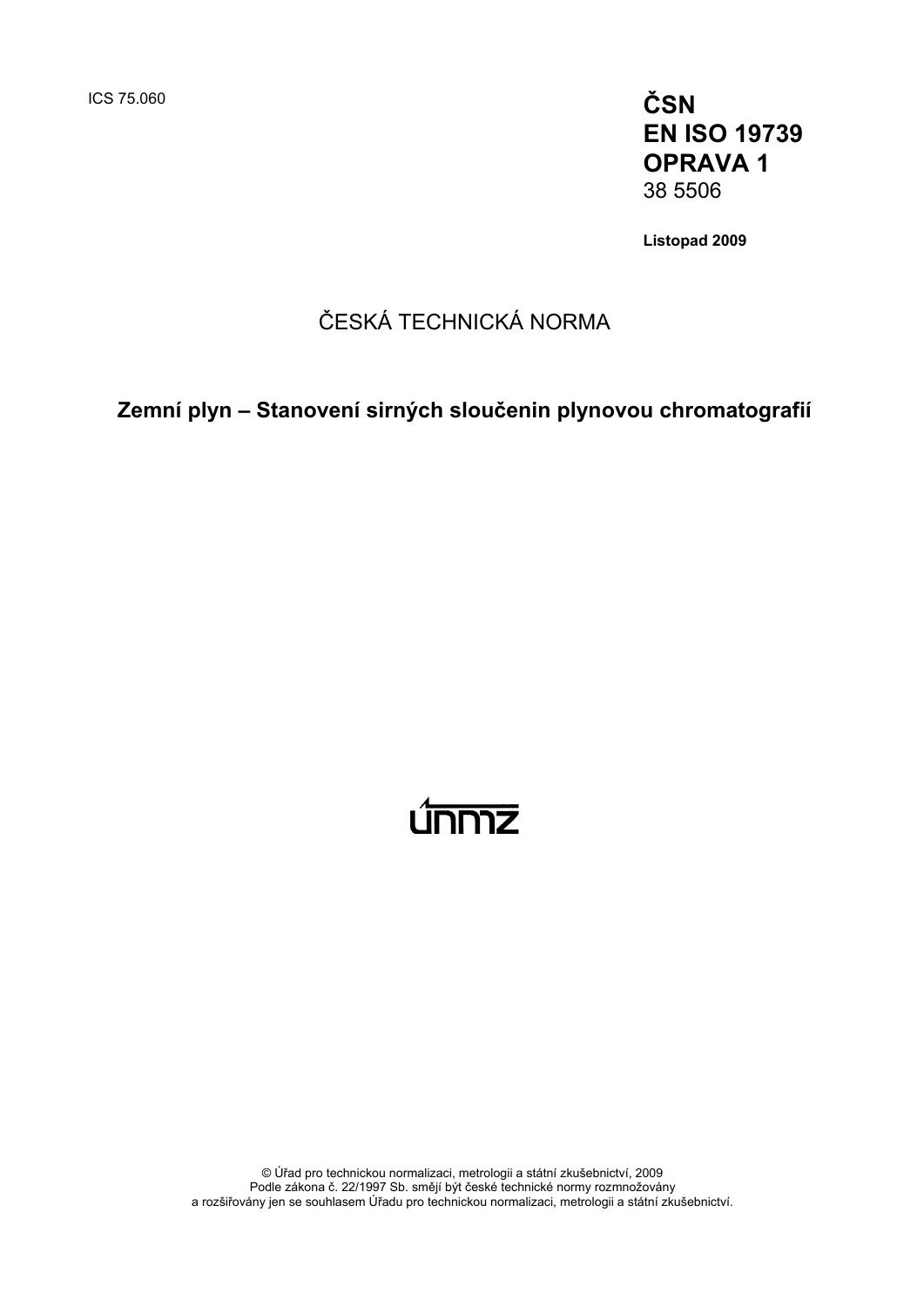ČSN EN ISO 19739/Opr. 1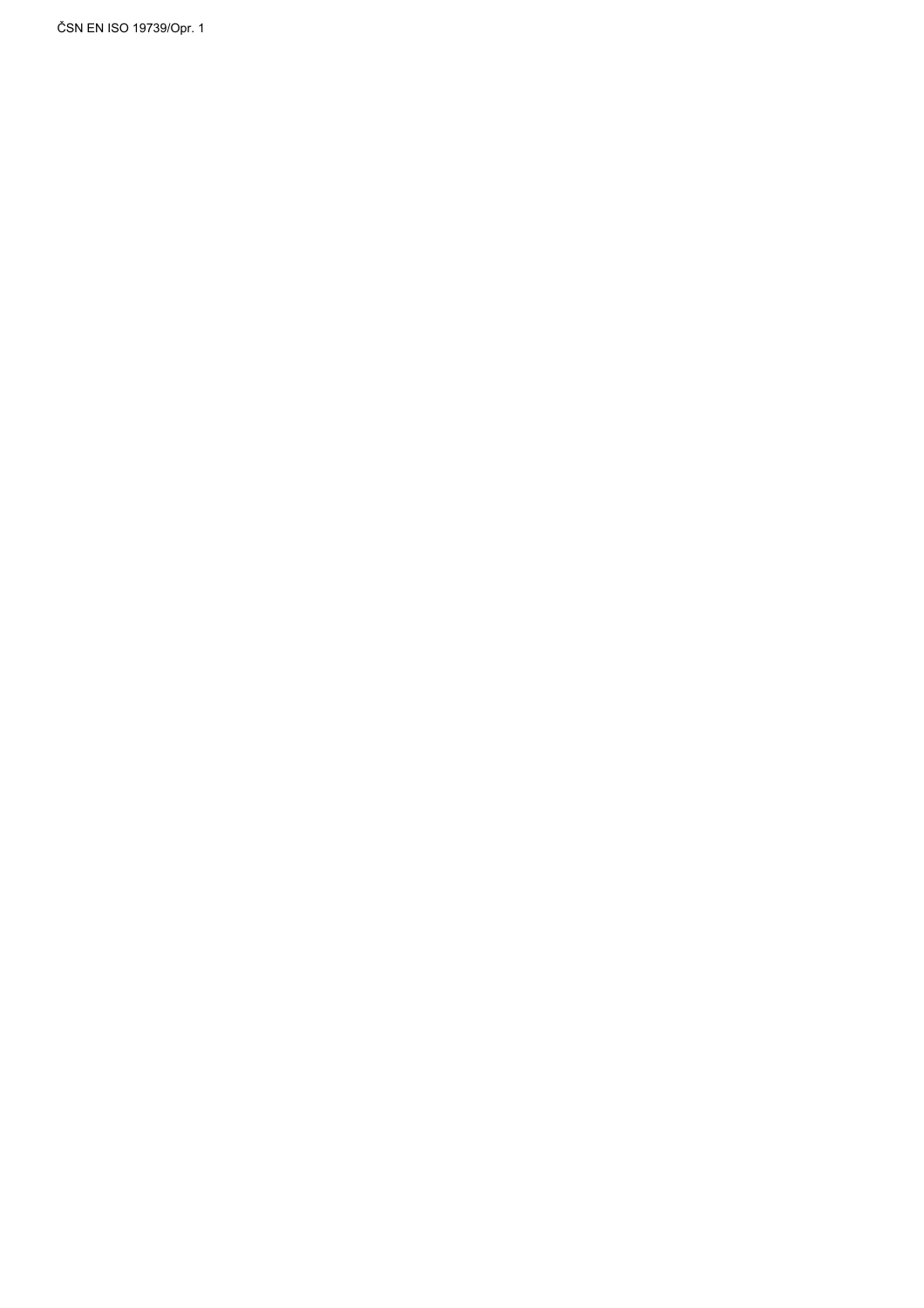# EUROPEAN STANDARD NORME EUROPÉENNE EUROPÄISCHE NORM

# **EN ISO 19739:2005/AC**

May 2009 Mai 2009 Mai 2009

**ICS** 75.060

English version Version Française Deutsche Fassung

Natural gas - Determination of sulfur compounds using gas chromatography (ISO 19739:2004/Cor 1:2009)

Gaz naturel - Détermination des composés soufrés par chromatographie en phase gazeuse (ISO 19739:2004/Cor 1:2009)

Erdgas - Bestimmung von Schwefelverbindungen mittels Gaschromatographie (ISO 19739:2004/Cor 1:2009)

This corrigendum becomes effective on 27 May 2009 for incorporation in the three official language versions of the EN.

Ce corrigendum prendra effet le 27 mai 2009 pour incorporation dans les trois versions linguistiques officielles de la EN.

Die Berichtigung tritt am 27.Mai 2009 zur Einarbeitung in die drei offiziellen Sprachfassungen der EN in Kraft.



EUROPEAN COMMITTEE FOR STANDARDIZATION COMITÉ EUROPÉEN DE NORMALISATION EUROPÄISCHES KOMITEE FÜR NORMUNG

**Management Centre: Avenue Marnix 17, B-1000 Brussels**

© 2009 CEN All rights of exploitation in any form and by any means reserved worldwide for CEN national Members. Tous droits d'exploitation sous quelque forme et de quelque manière que ce soit réservés dans le monde entier aux membres nationaux du CEN.

Alle Rechte der Verwertung, gleich in welcher Form und in welchem Verfahren, sind weltweit den nationalen Mitgliedern von CEN vorbehalten.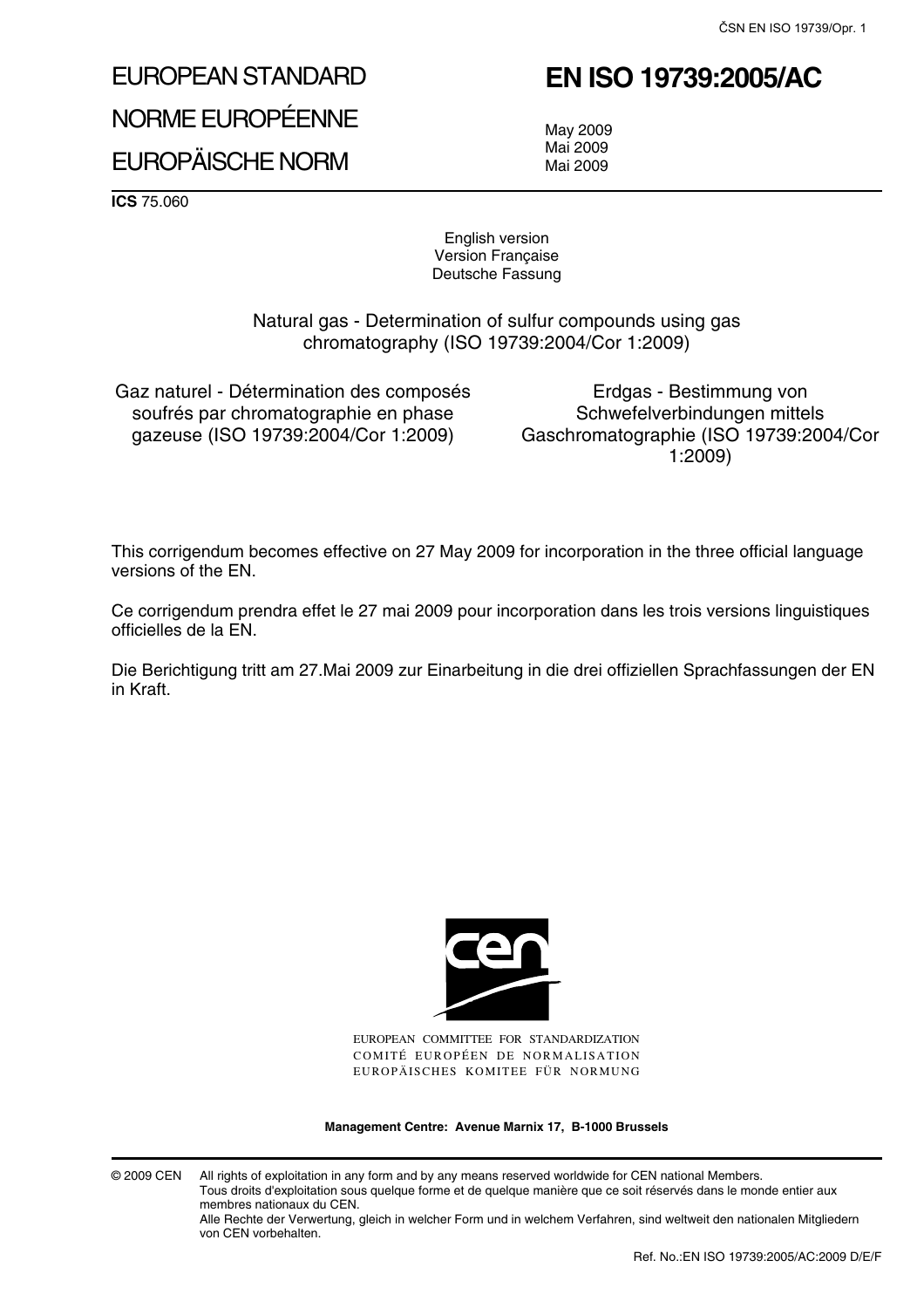ČSN EN ISO 19739/Opr. 1

## **EN ISO 19739:2005/AC:2009 (E)**

## **Endorsement notice**

The text of ISO 19739:2004/Cor.1:2009 has been approved by CEN as a European Corrigendum without any modification.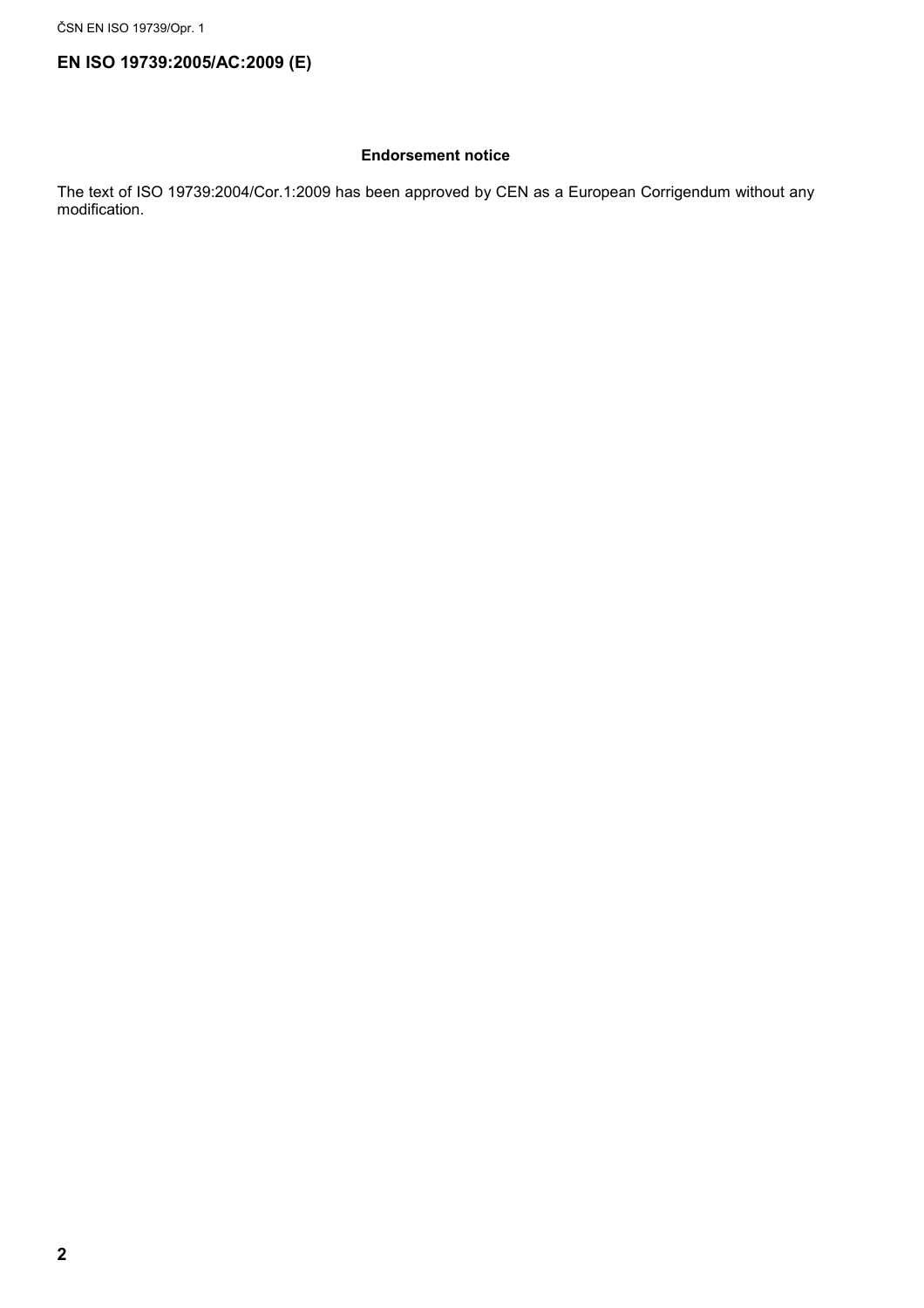

### **INTERNATIONAL STANDARD ISO 19739:2004** TECHNICAL CORRIGENDUM 1

Published 2009-04-15

INTERNATIONAL ORGANIZATION FOR STANDARDIZATION • МЕЖДУНАРОДНАЯ ОРГАНИЗАЦИЯ ПО СТАНДАРТИЗАЦИИ • ORGANISATION INTERNATIONALE DE NORMALISATION

## **Natural gas — Determination of sulfur compounds using gas chromatography**

TECHNICAL CORRIGENDUM 1

*Gaz naturel — Détermination des composés soufrés par chromatographie en phase gazeuse* 

 $\overline{a}$ 

Technical Corrigendum 1 to ISO 19739:2004 was prepared by Technical Committee ISO/TC 193, *Natural gas*, Subcommittee SC 1, *Analysis of natural gas.* 

*Page 4, Clause 6:* 

Add the following paragraph after the existing second paragraph:

Collecting a sample and removing it to a remote location should be done only when no other option is available. Even then, a stain tube should be run onsite to give some means of verifying the approximate level of sulfur compounds present prior to transporting the sample. How critical this is depends on the species of interest: ethyl mercaptan, EM, is much more reactive than tetrahydrothiophene, THT, for example, so that less THT than EM is lost in transport.

*Page 4, Clause 6:*

Add the following Note after the last paragraph:

NOTE Phenolic-lined sample cylinders are better than glass-lined or PTFE-lined cylinders or those made only of stainless steel.

©ISO 2009 – All rights reserved